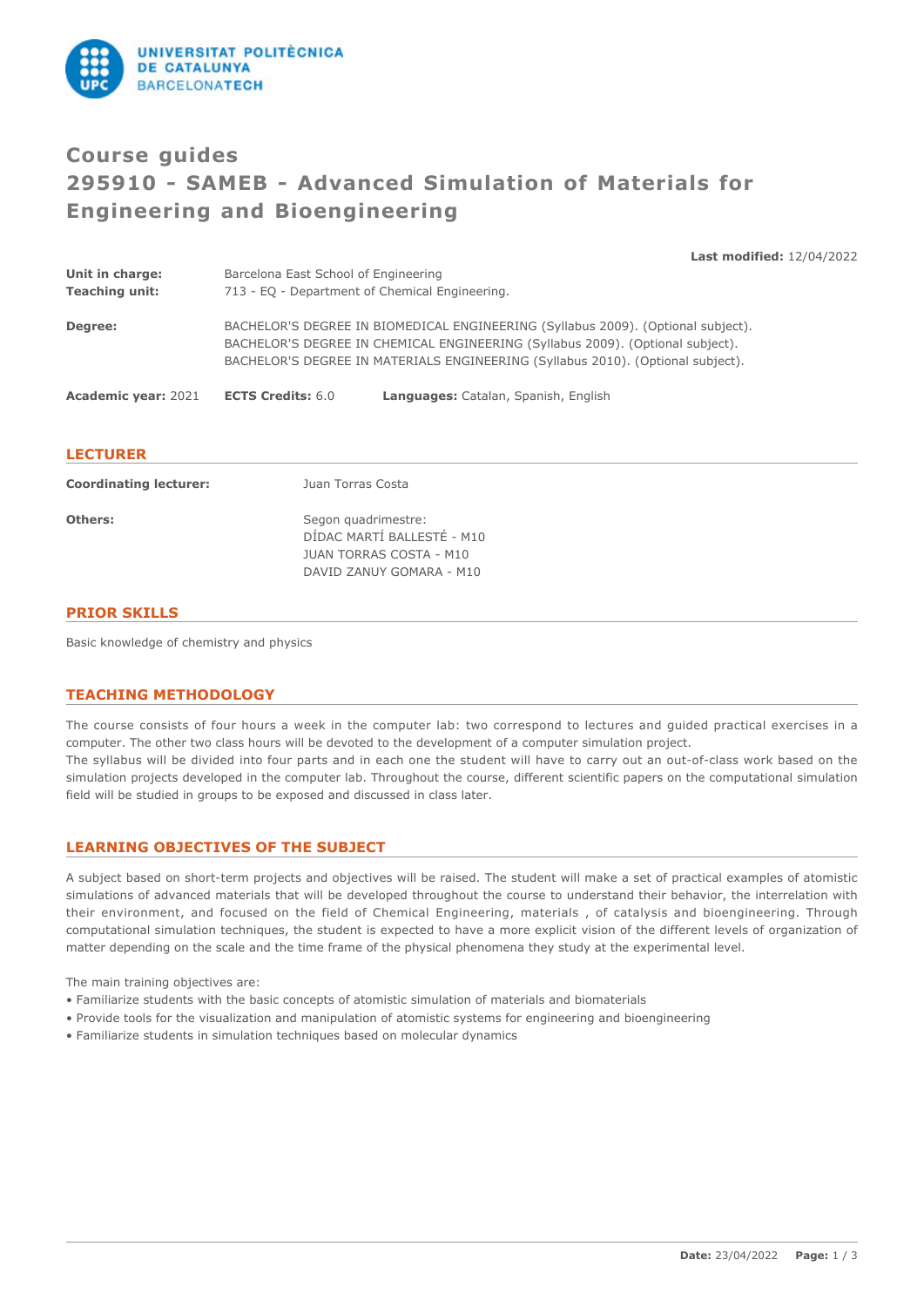

## **STUDY LOAD**

| $ $ Type          | <b>Hours</b> | <b>Percentage</b> |
|-------------------|--------------|-------------------|
| Hours small group | 40.0         | 66.67             |
| Hours large group | 20,0         | 33.33             |

**Total learning time:** 60 h

# **CONTENTS**

## **1. Introduction to molecular modeling**

# **Description:**

- Introduction
- The working environment: Linux operating system
- Basic Linux commands
- Scripts
- Description and representation of atomistic models

## **Related activities:**

- Theory classes and guided exercises
- Practice 1: Introduction to Linux

## **Full-or-part-time:** 30h

Theory classes: 4h Practical classes: 8h Self study : 18h

## **2. Classic model. Conformational studies of materials and proteins**

#### **Description:**

- Representation and visualization of crystals, amorphous materials and proteins
- Representation of atomic interactions: force-field
- Molecular dynamics of systems

## **Related activities:**

- Theoretical classes and guided exercises
- Practice 2: Structural study of a polymer, crystal and/or protein

## **Full-or-part-time:** 30h

Theory classes: 4h Practical classes: 8h Self study : 18h